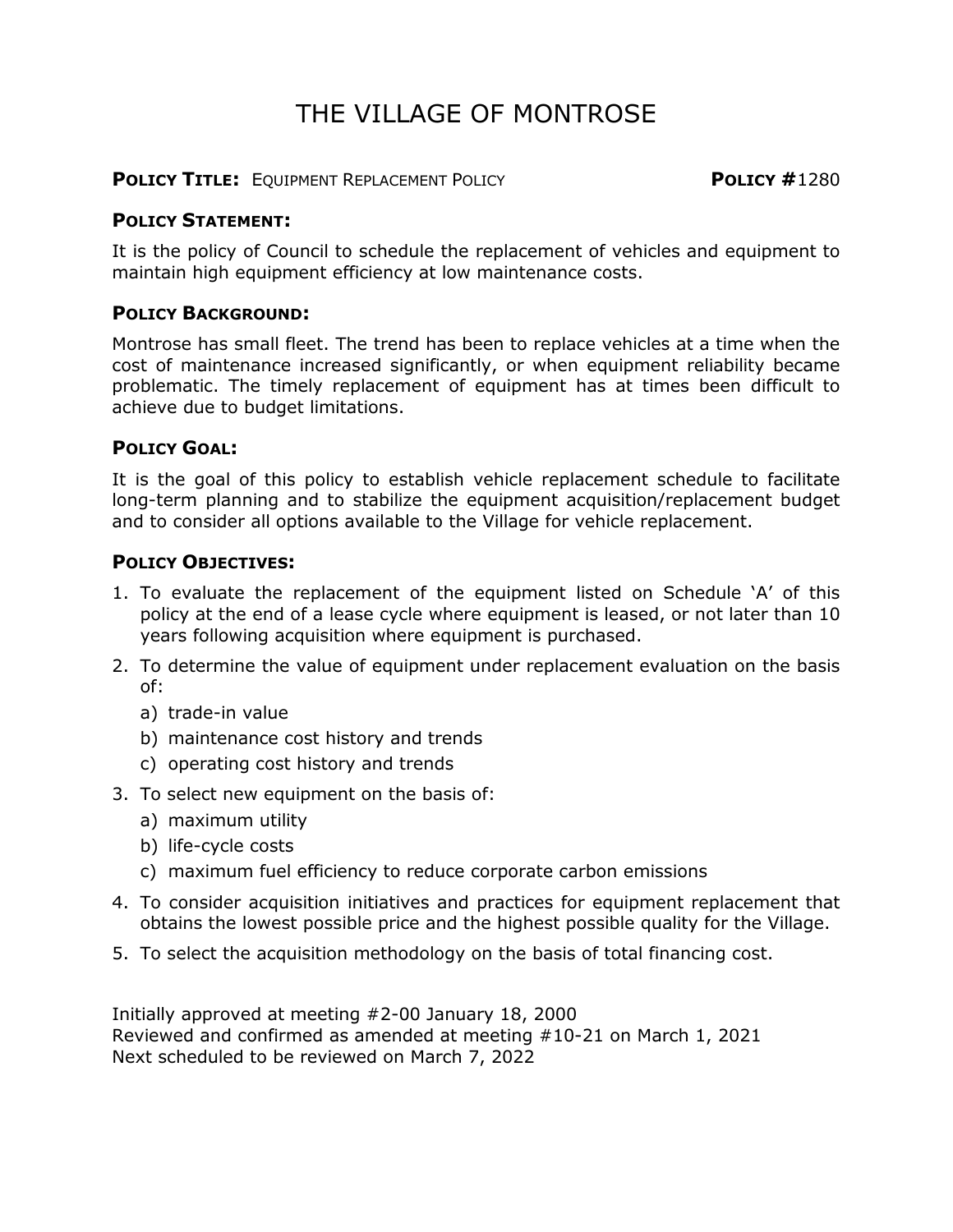## THE VILLAGE OF MONTROSE

### EQUIPMENT REPLACEMENT POLICY

POLICY #1280 - SCHEDULE 'A'

- Unit #1 2013 Ford 1-ton 4x4 pickup Purchased in 2013 Odometer reading February 6, 2021 – 88,389.5 km Scheduled for replacement evaluation in 2022 2020 Usage – 10,789 km
- Unit #2 2019 Ford F550, Refuse truck Acquired in 2019 Odometer reading February 6, 2021 – 8,390 km Rescheduled for replacement evaluation in 2029 2020 Usage – 4,373 km
- Unit #3 2002 GMC 15,000 kg GVW dump truck Purchased in 2002 Odometer reading February 6, 2021 – 17,205.8 km Rescheduled for replacement evaluation in 2018 2020 Usage – 344.2 km
- Unit #4 2016 Ford F550 Utility Truck Purchased in 2015 Odometer reading February 6, 2021 – 15,449.2 km Rescheduled for replacement evaluation in 2025 2020 Usage – 2,453.4 km
- Unit #5 2015 John Deere Riding Lawn Tractor Purchased in 2016 Hour meter reading February 6, 2021 – 427.8 hrs Rescheduled for replacement evaluation in 2026 2020 Usage – 95.7 hrs.
- Unit #7 2014 Toolcat Model 5600 Turbo Purchased in March 2014 Hour meter reading February 6, 2021 – 2260.6 hrs Rescheduled for replacement evaluation in 2024 2020 Usage – 232.6 hrs
- Unit #8 2010 CEV Might-E-Truck Purchased in 2010 Hour meter reading February 6, 2021 – 12,283.05 hrs Rescheduled for replacement evaluation in 2020 2020 Usage – 1,097.87 hrs
- Unit #9 2014 Z-master Toro Lawnmower